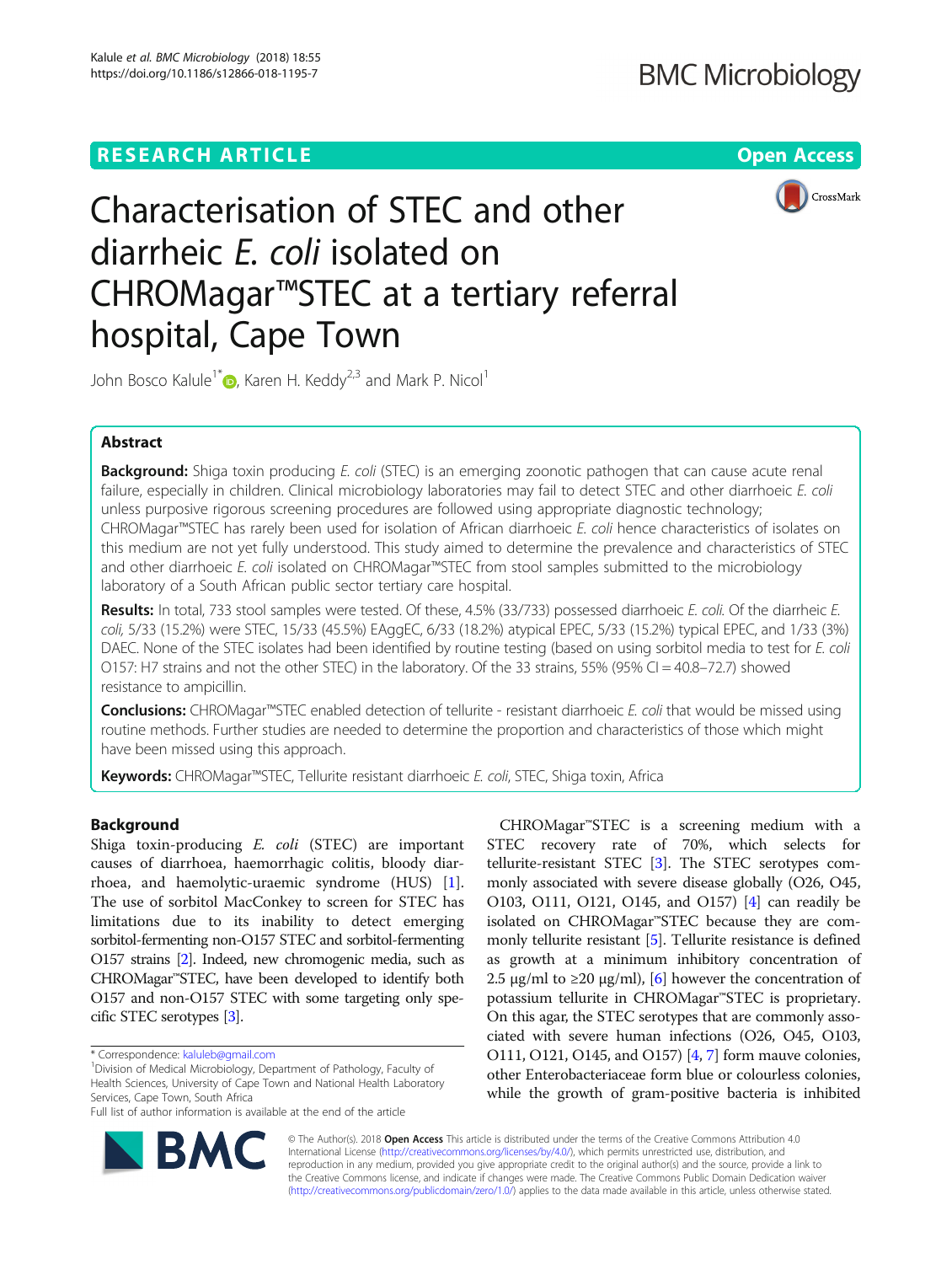([http://www.chromagar.com/products-chromagar-stec](http://www.chromagar.com/products-chromagar-stec-focus-on-stec-e-coli-51.html#.WNbR4vnyu01)[focus-on-stec-e-coli-51.html#.WNbR4vnyu01\)](http://www.chromagar.com/products-chromagar-stec-focus-on-stec-e-coli-51.html#.WNbR4vnyu01). On this media, tellurite-resistant E. coli pathotypes including STEC, form mauve coloured colonies [[8\]](#page-7-0). The chemistry behind the formation of the mauve coloured colonies is proprietary information. Given that the routinely used culture method for STEC is based on sorbitol fermentation, and intended for E. coli O157: H7, it would miss sorbitol fermenting STEC.

Even though diarrhoea is not commonly treated using antibiotics, antibiograms of diarrhoeic E. coli can be utilised for sentinel surveillance of antimicrobial resistance [\[9\]](#page-7-0). Even though diarrhoeic E. coli infections are usually self-limiting, persistent and invasive infections, especially in the immunocompromised persons, may necessitate the use of antibiotics [\[10](#page-7-0)].

In an earlier study which evaluated STEC diagnostic technology on African isolates, an in-house-developed duplex real-time PCR assay for detection of  $stx_1$  and  $stx<sub>2</sub>$  was validated and tested on diarrhoeic stool samples and then used as a reference standard to assess the performance of CHROMagar<sup>™</sup>STEC [[11\]](#page-7-0). A related study used quantitative proteomics to show that mauve colonies on CHROMagar™STEC produced tellurite resistance proteins TerA, TerE, TerC, TerB, TerD, TerW, and TerZ [\[12](#page-7-0)]. This study purposed to determine the characteristics (pathotypes, serotypes, antibiogram, and sorbitol fermentation ability) of African isolates that grew on CHROMagar™STEC with and without TSB enrichment of stool samples submitted to the microbiology laboratory of a South African public sector tertiary hospital.

# **Methods**

#### Sample collection and processing

This study is part of a larger study on STEC in human and non-human sources in Cape Town. At the National Health Laboratory Services (NHLS) laboratories at Groote Schuur Hospital (GSH), stool specimens are not routinely screened for diarrhoeic E. coli. Physicians are advised to contact the laboratory within seven days if there is a clinical suspicion of diarrhoeic E. coli infections such as STEC. Diarrhoea, in this study, was defined as more than three loose stools in less than 24 h. Freshly collected diarrhoeic stool specimens (in a screw-capped stool collection container and delivered in a temperature regulated box) submitted to the NHLS at GSH, Cape Town, between September 2014 and May 2015 for microbiological testing (as part of standard patient care) were screened for diarrhoeic E. coli. All the stool samples from diarrhoea samples were tested irrespective of the age of the patient as recommended by the Centre for Disease Control (CDC) [[13](#page-7-0)]. In order to isolate tellurite resistant STEC and other diarrheic E. coli, samples were either inoculated directly onto CHROMagar™STEC (CHROMagar Microbiology, Paris, France) or subjected first to overnight enrichment in Tryptic Soy Broth (TSB; Oxoid, Basingstoke, U.K) before inoculation onto CHROMagar™STEC (Fig. 1). Mauve colonies, indicative of growth and therefore tellurite resistance, were visually identified and selected (a maximum of 5 per sample) for characterisation. Pathotypes and serotypes were determined as previously described [[11](#page-7-0)].

Briefly, to dertermine the pathotypes, end point PCR reactions targeting the fimbrial adhesion gene  $(daaC)$  for diffusely adherent  $E.$   $coll$  (DAEC), the anti-aggregation protein transporter gene (*aat*) for enteroaggregative *E. coli* 

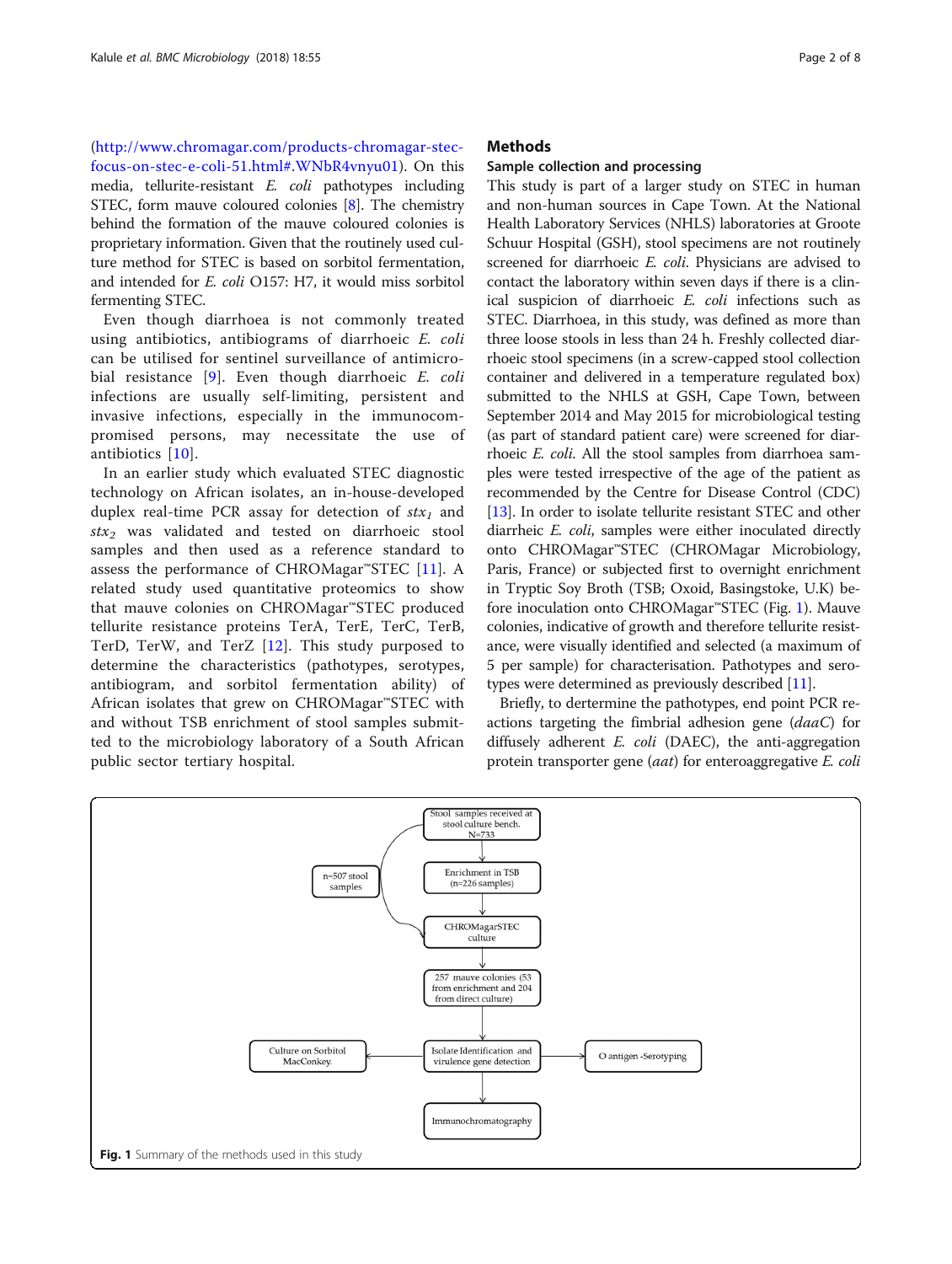(EAggEC), heat-stable  $(ST)$  and heat-labile  $(LT)$  enterotoxin genes of enterotoxigenic E. coli (ETEC), the invasive plasmid antigen gene (ipa) for enteroinvasive E. coli (EIEC), and the intimin coding gene (eae) for enteropathogenic E. coli (EPEC) were done as previously described [\[14\]](#page-7-0). An in-house developed duplex real-time PCR assay was used to screen for stx<sub>1</sub> and stx<sub>2</sub>. The stx + E. coli isolates were tested for Shiga toxin production using the immunocard STAT® EHEC (Meridian Biosciences Inc., Cincinnati, Ohio, United States). Subsequently, clinical data were reviewed for all diarrhea cases that carried STEC to assess for presentation of typical haemolytic uremic syndrome (tHUS).

To determine the serotypes, serology was done to detect the somatic O- antigens using reagents supplied by the Statens Serum Institut, Copenhagen, Denmark and the tube agglutination method as previously described [[15\]](#page-7-0). Serology to detect the H-antigens was not done.

## Culture characteristics on sorbitol MacConkey

Briefly, mauve isolates identified as E. coli using the VITEK 2 system (bioMérieux, USA) were cultured on Sorbitol MacConkey and incubated for 18 h at 35 C. Colourless colonies were considered to be non-sorbitol fermenting. Antimicrobial susceptibility testing.

Isolates were tested for susceptibility to 19 antibiotics following the Clinical Laboratory Standards Institute guidelines (CLSI, 2015). Since VITEK offers a limited MIC range, we further re-tested these isolates using the broth microdilution based GNX2F sensititre MIC plate (Thermo-scientific, USA) to confirm the MICs observed using VITEK 2 systems. MIC values from broth microdilution were used as the final reference for classification as resistant  $(R)$ , intermediate  $(I)$  or susceptible  $(S)$ . E. coli ATCC 25922 was used as the control strain. The antibiotics included in the broth microdilution panel on the GNX2F sensititre plate were: amikacin (AMK), aztreonam (AZT), cefepime (FEP), cefotaxime (CTX), ceftazidime (CAZ), ciprofloxacin (CIP), colistin (COL), doripenem (DOR), doxycycline (DOX), ertapenem (ETP), gentamicin (CIN), imipenem (IMP), levofloxacin (LEV), meropenem (MEM), minocycline (MIN), piperacillintazobactam (TZP), polymixin B (POL), ticarcillinclavulanic acid (TIM), tigecycline (TGC), tobramycin (TOB), and trimethoprim – sulfamethoxazole (SXT).

MIC data were entered into WHONET 5.6 software. Resistance to third-generation cephalosporins and or carbapenems was confirmed using the ESB1F sensititre MIC plates (Thermo-scientific, USA).

### Data analysis

Data on cultural characteristics, serotypes, and pathotypes was entered into Microsoft Office Excel 2016 (Microsoft

Corporation, USA) software, coded and exported to STATA version 12 for analysis. Further analysis was done using the R-statistical package [[16](#page-7-0)]. Results were entered in WHONET 5.6 (World Health Organization, Geneva) and interpreted in accordance with current Clinical Laboratory Standards Guidelines [[17](#page-7-0)].

# Results

The mean age of the patients whose stool samples possessed diarrheic E. coli was  $20.6$  ( $\pm$  [1](#page-3-0)7.4) years (Table 1). Of the 733 specimens, 507 were directly inoculated on CHROMagar™STEC while 226 were first enriched in TSB before inoculation on CHROMagar™STEC. Of 733 specimens screened on CHROMagar™STEC, 257 (35%) yielded mauve colonies. Mauve colonies were obtained from 40% (204/507) of the directly inoculated specimens, and 24% (53/226) of stool samples that were enriched first in tryptic soy broth ( $p = 0.001$ ). Of the mauve colonies obtained from direct culture, 5.9% (12/204)were diarrhoeic  $E.$  coli while 39.6% (21/53) of the mauve colonies obtained following enrichment in TSB were diarrhoeic E. coli.

Tellurite resistant diarrhoeic E. coli were therefore obtained from 5% (33/733) of the stool specimens.

The growth and virulence attributes of the isolates that formed mauve colonies on CHROMagar™STEC are shown in Table [1](#page-3-0). Of the 33 diarrhoeic E. coli, 64% (21/33) were obtained following enrichment in TSB while 36% (12/33) were obtained without enrichment ( $p = 0.004$ ). Of these, 15.2% (5/33) were STEC, 45.5% (15/33) were EAggEC, 18.2% (6/33) were atypical EPEC, 15.2% (5/33) were typical EPEC, and 3% (1/33) were DAEC. No EIEC or ETEC were detected.

Among the diarrhoea cases that carried STEC, co-infection with other bacterial pathogens (as evidenced from the routine microbiology testing results) was not detected; and none presented with HUS.

A total of 16 different serotypes were identified, of which serotypes O104 (5/33, 15.2%) and O55 (6/33, 18.2%) were most common. All the E. coli isolates that belonged to serotypes O104 and O55 were EAggEC and EPEC respectively.

Of the thirty-three diarrhoeic E. coli, 54.5% (18/33) were resistant to AMP, 3% (1/33) to TZP, 6.1% (2/33) to CXM, 3% (1/33) to FOX, 21.2% (7/33) to NIT, 3% (1/33) to TGC and 3% (1/33) to ciprofloxacin (Fig. [2](#page-4-0)). All the isolates were resistant to SXT.

Only three isolates were multidrug-resistant, one of which (EAggEC, serotype O25) was resistant to six antibiotics while the atypical (serotype O182) and typical EPEC (serotype O55) were resistant to three and four antibiotics respectively. The commonest resistance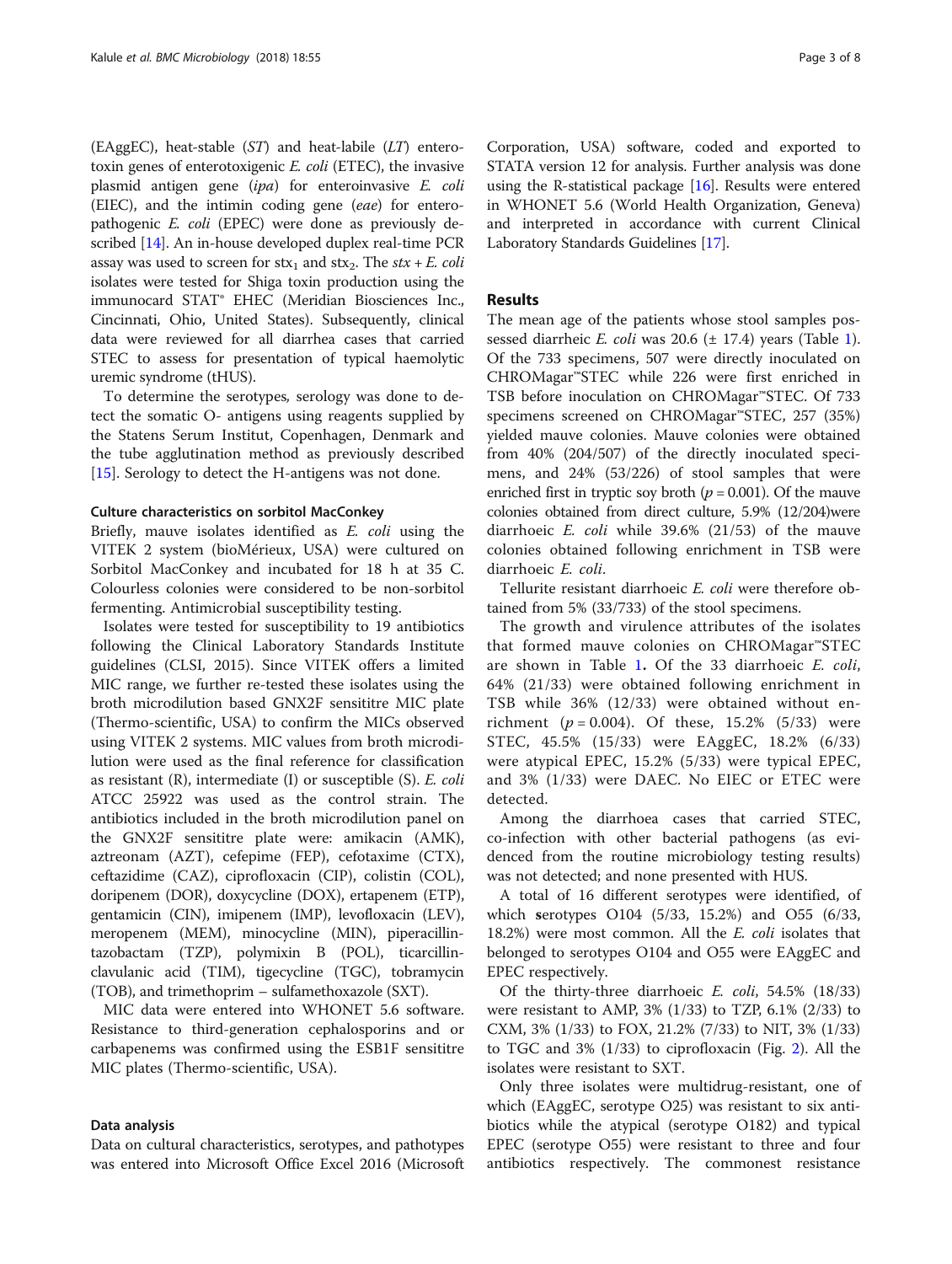| Isolate No. | <b>HUS</b> | Bloody diarrhoea | Serotype        | Virulence genes.       | Pathotype     | Immunoassay   | TSB enrichment | Sorbitol |
|-------------|------------|------------------|-----------------|------------------------|---------------|---------------|----------------|----------|
| 271         |            |                  | O55             | eae,bfp                | Typical EPEC  |               |                |          |
| 724         |            |                  | O55             | eae,bfp                | Typical EPEC  |               | $\! + \!$      |          |
| 722.1       |            |                  | O55             | eae,bfp                | Typical EPEC  |               | $^{+}$         |          |
| 279         |            |                  | O <sub>55</sub> | eae, bfp               | Typical EPEC  |               |                |          |
| 344         |            |                  | O55             | eae, bfp               | Typical EPEC  |               | $^+$           |          |
| 345.1       |            |                  | O55             | eae, bfp               | Typical EPEC  |               | $^+$           | $^{+}$   |
| 291         |            |                  | O182            | eae                    | Atypical EPEC |               |                | $^{+}$   |
| 286         |            |                  | 0111            | eae                    | Atypical EPEC |               | $^+$           | $^{+}$   |
| 600         |            | $^{+}$           | Not Identified  | eae                    | Atypical EPEC |               | $^{+}$         | $^{+}$   |
| $19$        |            | $^{+}$           | O26             | eae                    | Atypical EPEC |               |                |          |
| 284         |            |                  | O25             | eae                    | Atypical EPEC |               |                | $^{+}$   |
| 15.2        |            | $^{+}$           | O26             | eae                    | Atypical EPEC |               |                |          |
| 63.2        |            |                  | O <sub>1</sub>  | daaC                   | DAEC          |               |                | $^{+}$   |
| 689         |            |                  | O175            | aat                    | EAggEC        |               | $^{+}$         |          |
| 326         |            |                  | O16             | aat                    | EAggEC        |               | $^{+}$         |          |
| 231         |            |                  | O104            | aat                    | EAggEC        |               |                |          |
| 229.1       |            |                  | O104            | aat                    | EAggEC        |               |                |          |
| 473         |            |                  | O33             | aat                    | EAggEC        |               | $\! +$         | $^{+}$   |
| 371.1       |            | $^{+}$           | O25             | aat                    | EAggEC        |               | $^+$           |          |
| 336         |            |                  | O175            | aat                    | EAggEC        |               | $^{+}$         | $^{+}$   |
| 229         |            |                  | O104            | aat                    | EAggEC        |               |                |          |
| 733         |            |                  | O104            | aat                    | EAggEC        |               | $^+$           |          |
| 502         |            |                  | O <sub>9</sub>  | aat                    | EAggEC        |               | $^{+}$         | $^{+}$   |
| 688         |            |                  | O <sub>3</sub>  | aat                    | EAggEC        |               | $^{+}$         | $^{+}$   |
| 480         |            |                  | $\mathrm{O}8$   | aat                    | EAggEC        |               | $^{+}$         | $^{+}$   |
| 250         |            |                  | O175            | aat                    | EAggEC        |               |                | $^{+}$   |
| 207         |            |                  | O104            | aat                    | EAggEC        |               |                | $\! +$   |
| 696         |            |                  | O175            | aat                    | EAggEC        |               | $^{+}$         | $^{+}$   |
| 598         |            |                  | O186            | $stx_1$ , eae          | STEC          |               | $^{+}$         | $^{+}$   |
| 29.5        |            |                  | O186            | eae, $stx_1$           | STEC          |               | $\! + \!$      | $^{+}$   |
| 602         |            |                  | O101            | eae, $stx_1$ , $stx_2$ | <b>STEC</b>   |               | $^+$           |          |
| 232.1       |            |                  | Not identified  | $stx_1$                | <b>STEC</b>   | Shiga toxin 1 | $\! + \!$      | $\! +$   |
| $73\,$      |            |                  | Not identified  | $stx_1$                | <b>STEC</b>   | Shiga toxin 1 | $^+$           |          |

<span id="page-3-0"></span>Table 1 Growth and Virulence properties of diarrhoeic E. coli that formed Mauve colonies on CHROMagar™STEC

EAggEC-enteroaggregative E. coli, STEC-Shiga-toxin producing E. coli, EPEC-enteropathogenic E. coli, DAEC-diffusely adherent E. coli. Fimbrial adhesion gene (daaC), the anti-aggregation protein transporter gene (aat), heat-stable (ST) and heat-labile (LT) enterotoxin genes, the intimin coding gene (eae) and the bundle-forming pili gene (bfp), Shiga toxin 1 (stx<sub>1</sub>) and 2 (stx<sub>2</sub>)

profile was resistance to only ampicillin (Table [2](#page-4-0)). All the STEC were susceptible to all the antibiotics except SXT.

Of the 33 tellurite-resistant diarrhoeic E. coli, 45.5% (15/ 33) were non – sorbitol fermenting. Of the 15, seven were EPEC (46.7%) while seven (46.7%) were EAggEC. Of the five STEC isolates, only one was non-sorbitol fermenting.

# the stool specimens and included; five STEC, twelve EPEC, one DAEC, and fifteen EAggEC strains, (2) All the diarrhoeic E. coli isolated in this study were resistant to trimethoprim-sulphamethoxazole while 55% (18/33) were resistant to ampicillin.

# **Discussion**

The main findings of this study were; (1) Tellurite resistant diarrhoeic E. coli were obtained from 5% (33/733) of

# Detection of diarrhoeic E. coli in stool

The inhibitory action of potassium tellurite on coliforms was first reported by Fleming in 1940 [\[18](#page-7-0)]. Tellurite-containing media have been routinely used to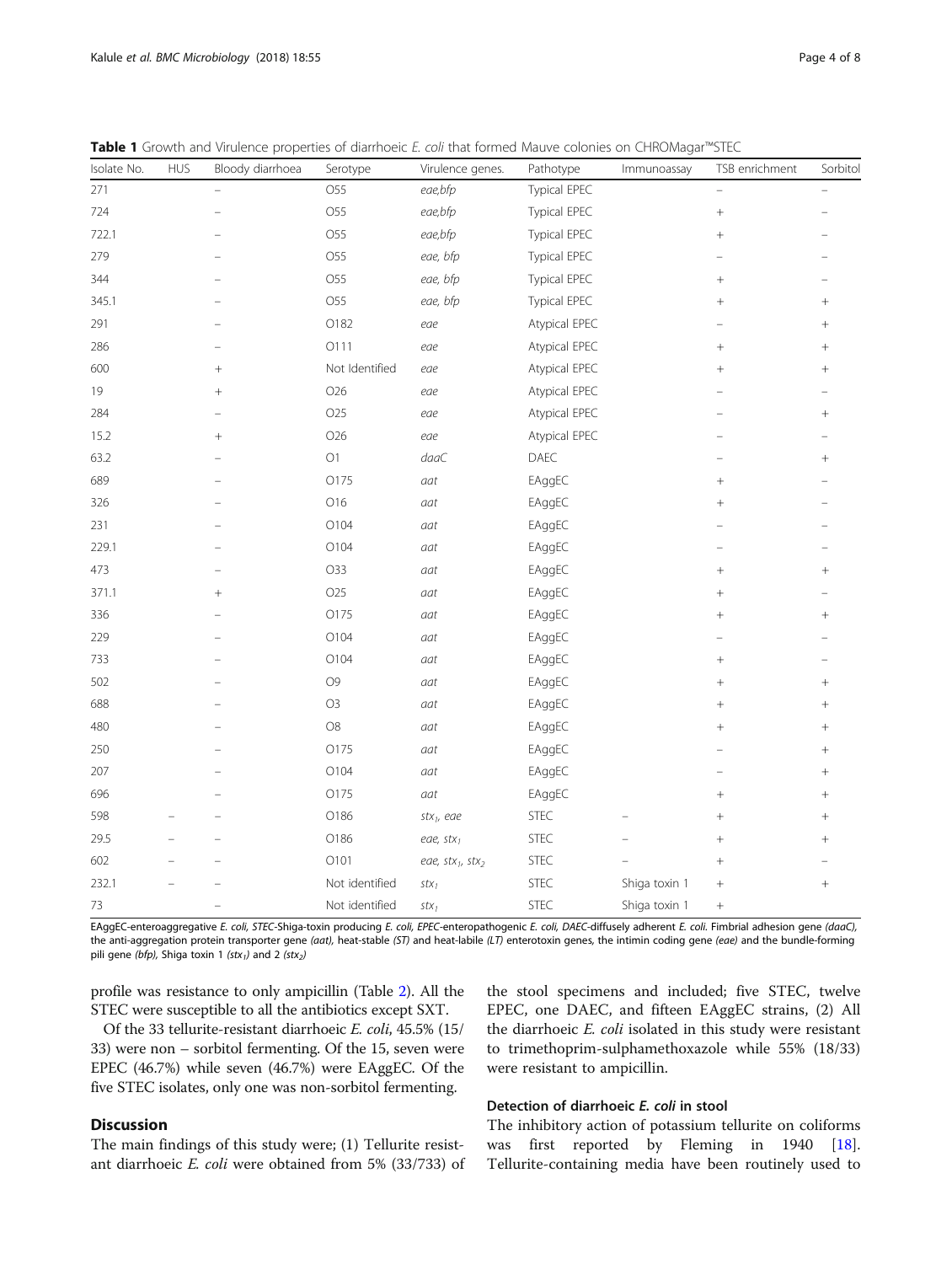<span id="page-4-0"></span>

screen for STEC  $[19]$  $[19]$ , but not the other *E. coli* pathotypes. However, Hirvonen et al., 2012 reported the formation of mauve colonies by other tellurite resistant diarrhoeic E. coli on this medium [\[8](#page-7-0)]. Of the 733 stool samples processed in this study, 33 (5%) contained tellurite-resistant diarrhoeic E. coli. However, tellurite-containing media have limited ability to select for STEC. In a study conducted on STEC from human, animals, and food in Austria, the prevalence of tellurite resistance amongst STEC was 26% - therefore 74% of the STEC would not be detected by the tellurite-containing medium. [\[20](#page-7-0)]

Tellurite resistance and antimicrobial resistance are often observed in highly pathogenic diarrhoeic E. coli strains [[20](#page-7-0)]. Commercial selective media such as CHRO-Magar™STEC and Sorbitol MacConkey with cefixime

Table 2 Resistance profiles of Diarrhoeic E. coli obtained with and without enrichment

| Number of isolates | Resistance Profile      |  |  |  |
|--------------------|-------------------------|--|--|--|
| 18                 | AMP                     |  |  |  |
|                    | AMP AMC CXA             |  |  |  |
|                    | AMP CXM CXA FOX         |  |  |  |
|                    | AMP AMC TZP CXM CXA FOX |  |  |  |

AMP ampicillin, AMC amoxicillin clavulanate, CXA cefuroxime axetil, CXM cefuroxime, FOX cefoxitin, TZP tazobactam piperacillin, EAggEC enteroaggregative E. coli, EPEC enteropathogenic E. coli

and potassium - tellurite use this property to select STEC O157: H7 and other pathogenic STEC. There was a relatively low prevalence (5%, 33/733) of tellurite-resistant diarrhoeic E. coli in stool samples submitted to NHLS, GSH. We were unable to determine the prevalence of tellurite susceptible STEC in this study; this is because these would not grow on CHROMagar™STEC.

# **STEC**

Five STEC were detected in this study. All the five were detected after enrichment in TSB, and none was obtained by directly streaking on CHROMagar™STEC. Since the other diarrheic E. coli pathotypes were detected with and without enrichment, it can, therefore, be speculated that TSB enrichment is more beneficial for STEC isolation relative to the other diarrheic E. coli pathotypes. Overall, the number of diarrheic E. coli obtained after enrichment in TSB was significantly higher than the number obtained without ( $p = 0.004$ ). This may suggest that enrichment in TSB may be a beneficial step as regards recovering STEC (and other pathotypes) from a stool sample. The STEC diagnostic strategy routinely employed by the NHLS clinical laboratory at the GSH targets only O157 STEC and is based on the non-sorbitol fermenting attribute of STEC O157: H7. Therefore, this strategy would miss the non-O157 STEC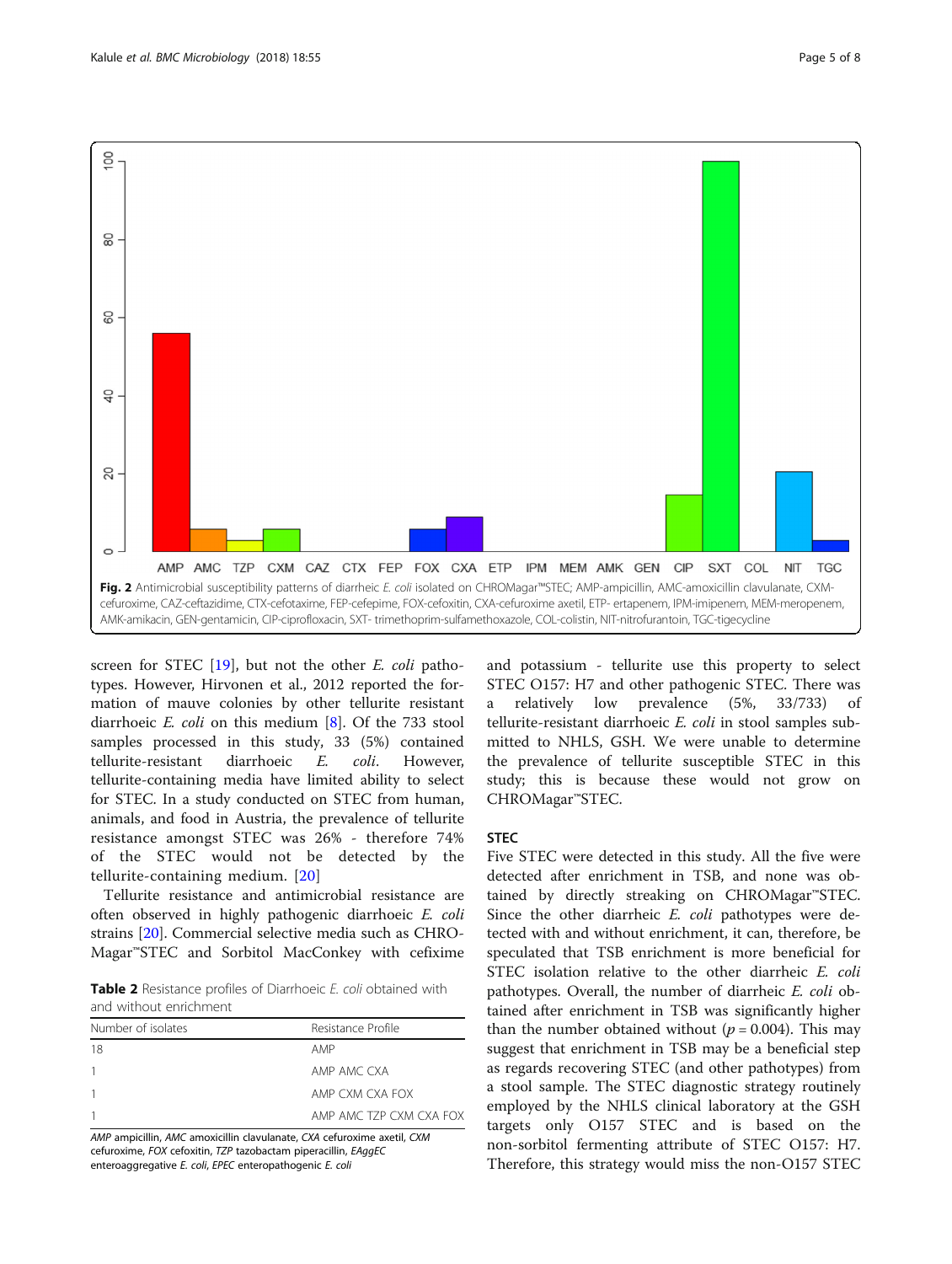and sorbitol-fermenting E. coli O157. Of the five STEC reported in this study, only one was non-sorbitol fermenting and belonged to serotype O101. The five non-O157 STEC that we report in this study would have been missed (four because they were sorbitol fermenting and one because it was not O157) given that the routinely used method is based on absence of sorbitol fermentation and targets only E. coli O157:H7. Only two of the five STEC tested positive for Shiga toxin production by immunoassay because the other three did not express the stx genes.

The relatively low rate of STEC isolation in this study could be due to several reasons: (1) The stx primers may not have been suitable for detection of all the stx gene variants [[21](#page-7-0)]. (2) The tellurite susceptible STEC could not be isolated on CHROMagar™STEC. (3) This study had a short sampling frame and not all children presenting with diarrhoea may have had a stool specimen taken. (4) There could have been a low prevalence of STEC in stool samples processed, especially given that the stool specimens were not from patients presenting with bloody diarrhoea, or HUS. There are higher chances of recovering STEC from the stool of patients with bloody diarrhoea or HUS as opposed to those without [[22](#page-7-0)].

In South Africa, as in other African countries, there may be a lower prevalence of STEC as compared to America and Europe. This may be related to the type of diet given to ruminants in America and Europe that favour the proliferation of STEC in cattle-the primary ruminant reservoirs for STEC [\[23\]](#page-7-0).

It is important to detect STEC in stool because the use of antibiotics such as the quinolones leads to bacterial lysis and toxin release which increases the chances of HUS in infected patients [\[23](#page-7-0)]. Four of the five STEC detected in this study carried the  $stx_1$  genes. Possession of  $stx_2$  genes has been associated with the more severe form of illness [[24\]](#page-7-0). Also, we detected eae in three of the five STEC, while two did not possess the eae gene. The eae gene which is located in the locus of enterocyte effacement (LEE) codes for the intimin protein which is necessary for the formation of attaching-effacing lesions in the intestinal tract  $[25]$  $[25]$ . STEC that carry *eae* (LEE-positive STEC) have been shown to cause more severe disease.

Per the manufacturer of CHROMagar™STEC, the commonly encountered STEC serotypes should form mauve coloured colonies on this medium. However, the serotypes were categorised as "common" (O157, O26, O45, O145, O111, O121, and O103) based on outbreaks that occurred in developed countries. In this study, STEC belonged to serotypes O101 and O186. These serotypes were not detected in an earlier study conducted at the NICD (2006 to 2009) which screened 2378 diarrhoeic E. coli isolates. In that study, STEC in stool had not been purposively targeted (and thus CHROMagar™- STEC was not used) but was an incidental finding among EPEC (the strains carried the eae gene) that had been sent to the central public health laboratory for serotyping. The 14 STEC identified in that study belonged to serotypes O4, O5, O21, O26, O84, O111, and O157 [\[26\]](#page-7-0). Other related studies reported STEC serotypes O8 and O9 in pigs in South Africa [\[27](#page-7-0)]. We did not detect E. coli O157: H7 despite high sensitivity of CHROMagar<sup>™</sup>STEC for this serotype  $[3]$  $[3]$ .

# Clinical relevance of STEC carriage

On review of the clinical records of the five patients that carried STEC, none presented with typical Hemolytic Uremic Syndrome (HUS). However, the assessment of clinical relevance of STEC carriage was not possible due to the protracted time lag between the onset of sickness in the community and reporting to primary health care and eventual referral to tertiary health care. Earlier research has shown that only a small percentage of acute diarrhea cases in South Africa report to the health centres [\[28\]](#page-7-0).

# EAggEC, EPEC, and DAEC

At the GSH, stool from diarrhoea patients is not routinely screened for diarrhoeic E. coli other than non-sorbitol fermenting O157. Of all the 33 diarrhoeic E. coli strains isolated on CHROMagar™STEC, 45% (15/33) were EAggEC, 18% (6/33) were atypical EPEC, 15% (5/33) were typical EPEC, and 3% (1/33) were DAEC. No enteroinvasive E. coli (E. coli) were detected. This finding is in agreement with an earlier study which showed that EAggEC were most likely to be cultured from stool since they cause a more persistent form of diarrhea [[14\]](#page-7-0).

## Serotypes

Of the 16 diarrhoeic E. coli serotypes that were isolated using CHROMagar™STEC in this study, only serotypes O111, O104 and O26 were previously reported to be detectable on this medium by studies conducted in Europe [[3,](#page-7-0) [8](#page-7-0)]. In this study, we report the detection of the other tellurite resistant serotypes including O16, O175, O182, O186, O25, O3, O33, O175, O8, O9, O55, and O101. The dominant tellurite resistant diarrhoeic E. coli serotypes we identified in this study were O104 (15%), and O55 (18%). The cluster of six serotype O55 EPEC had clearly distinct antimicrobial resistance patterns and so was not an outbreak cluster. Since the cluster of five serotype O104 EAggEC strains were noted within a collection period of 38 days and had the same antimicrobial susceptibility pattern, they are possibly an outbreak cluster. However, we were unable to perform an epidemiological investigation to support this hypothesis.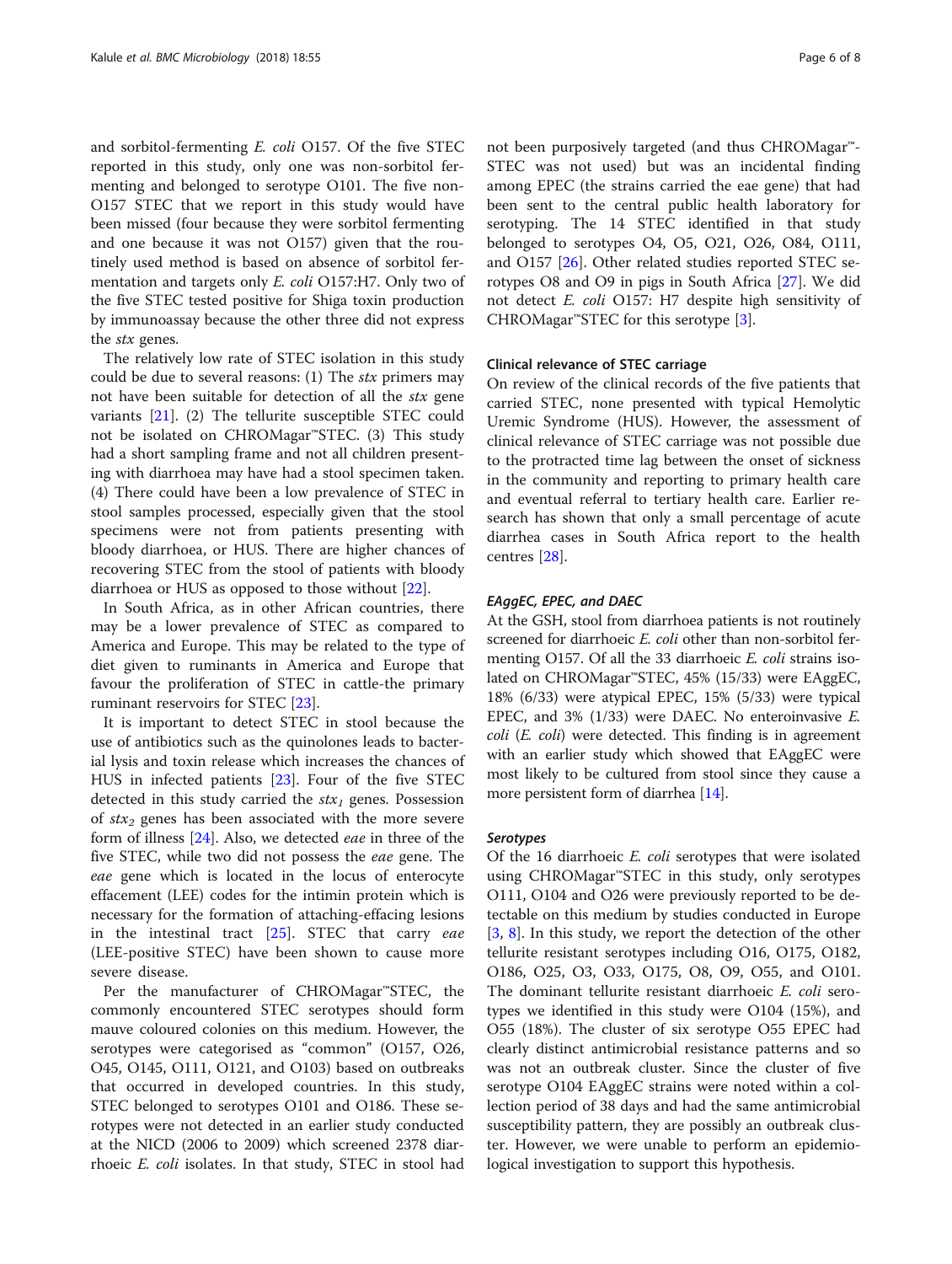# <span id="page-6-0"></span>Antibiograms

Even though diarrhoea is not normally treated with antibiotics (except if accompanied with invasive disease), E. coli is used for sentinel surveillance of antimicrobial resistance. The STEC detected in this study were only resistant to trimethoprim-sulphamethoxazole (SXT). This finding is similar to a 2011 study that was conducted in Kenya that reported a high level of resistance to SXT among STEC [[29\]](#page-7-0). EAggEC, EPEC, and DAEC in this study showed resistance to SXT (100%, 28/28) and ampicillin (64%, 18/28). These findings are similar to reports from Kenya which showed a high prevalence of resistance to sulfamethoxazole among intestinal E. coli [[30\]](#page-7-0). There are increasing reports of resistance to multiple antibiotics among EAggEC [[31](#page-7-0)]. We identified multidrug resistance in one EAggEC (resistant to six antibiotics), one atypical EPEC strain (resistant to four antibiotics), and one typical EPEC strain (resistant to three antibiotics).

# Sorbitol fermentation

Of the 33 diarrhoeic E. coli isolated on CHROMagar™- STEC, 15 (45%) were non-sorbitol fermenting. A similar study conducted in Tanzania reported a 14% prevalence of non-sorbitol fermenting E. coli in 1049 human stool and non-human samples [\[32](#page-7-0)]. This is higher than the 2% (15/733) prevalence of non-sorbitol fermenting E. coli reported in this study. The high number of non-sorbitol fermenting EAggEC can be explained by the fact that serotype O104 is one of the prevalent non-sorbitol fermenting serotypes globally [[3\]](#page-7-0).

# Limitations of this study

CHROMagar™STEC only permits the growth of tellurite resistant STEC and not the tellurite susceptible strains. This study did not have a long sampling timeframe, and not all children that presented with diarrhoea may have had stool specimens taken. Only diarrhoeic E. coli that possessed virulence genes were characterised; therefore, we might have missed strains that lost the virulence genes.

# Conclusions

Given that clinical laboratories in Africa largely rely on screening for sorbitol negative STEC O157, the use of CHROMagar™STEC (with enrichment) would enable the detection of non-O157 STEC and other diarrhoeic E. coli pathotypes. However, more research is needed to figure out the extent of tellurite susceptible STEC which would be missed on use of this medium.

Additionally, further research is needed to characterise resistance to SXT and AMP in this region and to establish the clinical relevance of isolating STEC in the absence of a HUS or bloody diarrhea outbreak situation.

#### Abbreviations

aat: Anti – aggregation protein transporter gene; AMK: Amikacin; ATCC: American type culture collection; AZT: Aztreonam; bfp: bundle forming pili gene; CAZ: Ceftazidime; CDC: Centre for disease control; CIN: Gentamicin; CIP: Ciprofloxacin; CLSI: Clinical Laboratory Standards Institute; COL: Colistin; CTX: Cefotaxime; daaC: fimbrial adhesion gene; DAEC: Diffusely adherent Escherichia coli; DOR: Doripenem; DOX: Doxycyclin; eae: intimin gene; EAggEC: Enteroaggregative Escherichia coli; EIEC: Enteroinvasive Escherichia coli; EPEC: Enteropathogenic Escherichia coli; ETEC: Enterotoxigenic Escherichia coli; ETP: Ertapenem; F: Female; FEP: Cefepime; GSH: Groote schuur hospital; HUS: Haemolytic uremic syndrome; IMP: Imipenem; ipa: invasive plasmid antigen; LEV: Levofloxacin; LT: Heat labile enterotoxin gene; M: Male; MEM: Meropenem; MIC: Minimum inhibitory concentration; MIN: Minicycline; NHLS: National health laboratory services; PCR: Polymerase chain reaction; POL: Polymixin; ST: Heat stable enterotoxin gene; STEC: Shiga toxin producing Escherichia coli; Stx: Shiga toxin gene; SXT: Trimethoprim sulfamethoxazole; Ter: Tellurium resistance gene; TGC: Tigecycline; TIM: Ticarcillin – clavulanic acid; TOB: Tobramycin; TSB: Tryptic soy broth; TZP: Tazobactam - piperacillin

#### Acknowledgements

We acknowledge the Centre for Enteric Diseases of the National Institute for Infectious Disease, for serotyping the diarrheic E. coli.

#### Funding

This study was funded by the National Research Foundation, South Africa, RISE ACP scholarship and the AfDB-HEST program. The funding bodies had no role in the design of the study, collection, analysis, interpretation of data, and in writing of the manuscript.

#### Availability of data and materials

All data generated or analysed during this study are included in this published article. The datasets used and/or analyzed during the current study are available from the corresponding author on reasonable request.

#### Authors' contributions

JBK conducted laboratory testing and participated in the writing of the manuscript. KHK and MPN supervised the laboratory testing and participated in the writing of the manuscript. All authors have read and approved the manuscript.

#### Ethics approval and consent to participate

Written consent was obtained from all study participants or their guardians (for those under the age of 18 years). Ethics approval to conduct this study was obtained from Higher Research and Ethics Committee of the University of Cape Town, Faculty of Health Sciences (HREC 014/2015).

#### Competing interests

The authors declare that they have no competing interests.

#### Publisher's Note

Springer Nature remains neutral with regard to jurisdictional claims in published maps and institutional affiliations.

#### Author details

<sup>1</sup> Division of Medical Microbiology, Department of Pathology, Faculty of Health Sciences, University of Cape Town and National Health Laboratory Services, Cape Town, South Africa. <sup>2</sup>Centre for Enteric Diseases, National Institute for Communicable Diseases, Johannesburg, South Africa. <sup>3</sup>Faculty of Health Sciences, University of the Witwatersrand, Johannesburg, South Africa.

#### Received: 28 September 2017 Accepted: 23 May 2018 Published online: 08 June 2018

#### References

1. Ardissino G, Salardi S, Colombo E, Testa S, Borsa-Ghiringhelli N, Paglialonga F, Paracchini V, Tel F, Possenti I, Belingheri M, et al. Epidemiology of haemolytic uremic syndrome in children. Data from the north Italian HUS network. Eur J Pediatr. 2016;175(4):465–73. [https://doi.org/10.](https://doi.org/10.1007/s00431-015-2642-1) [1007%2Fs00431-015-2642-1](https://doi.org/10.1007/s00431-015-2642-1)